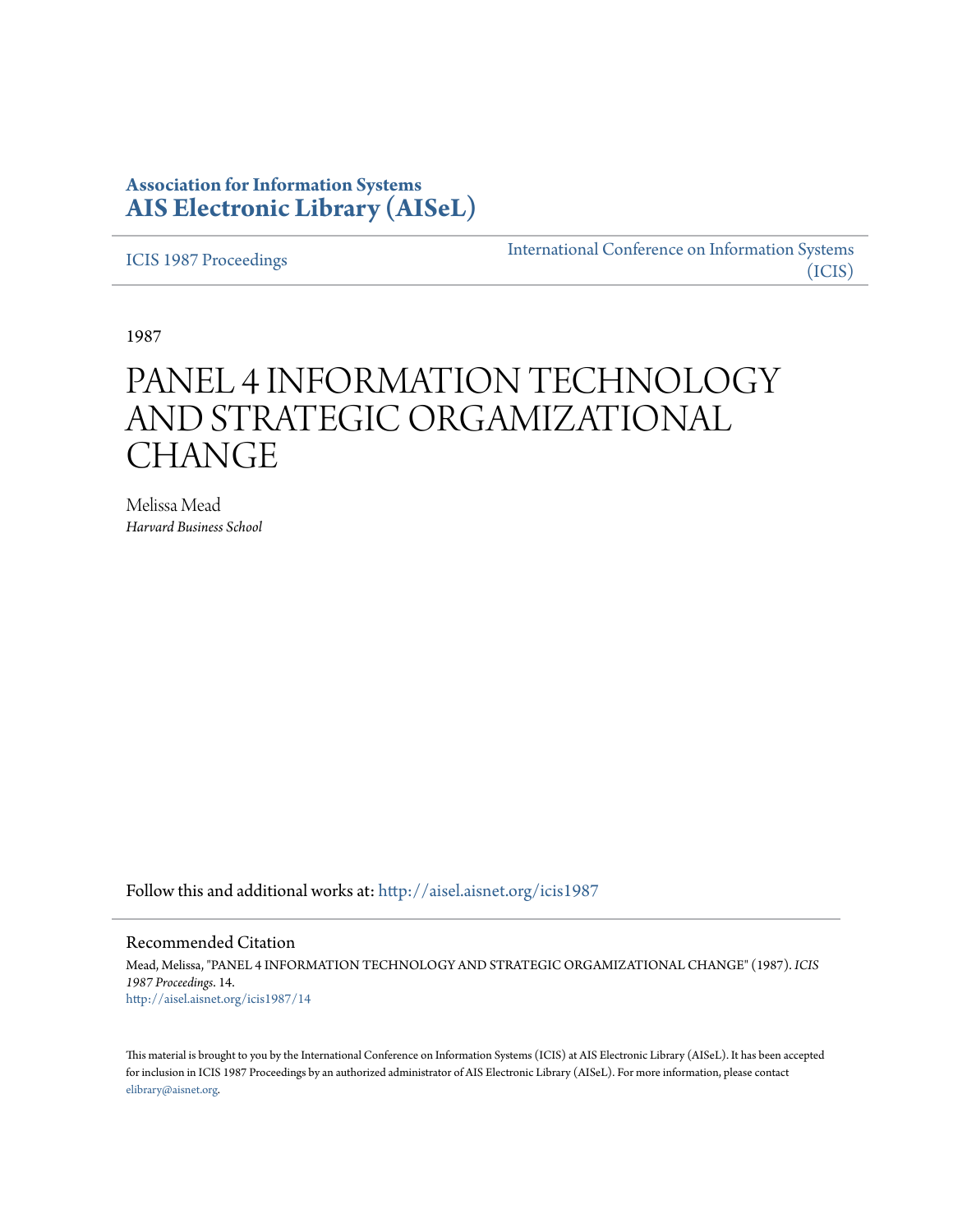## PANEL 4

## INFORMATION TECHNOLOGY AND STRATEGIC ORGAMIZATIONAL CHANGE

### Chair. Melissa Mead Harvard Business School

## Panelists: Charles Feld, Vice President, Management Services, Frito-Lay, Inc. M. Lynne Markus, University of California, Los Angeles James Ware, Principal, Nolan, Norton & Company

Today's business milieu is marked by increasing levels of significant change. Information technology plays <sup>a</sup> major role in many of these transformations. It offers tremendous opportunity for firms faced with the need to increase the flexibility, speed and complexity of their operations. Some examples are:

- 1. Massive "restructuring" -- efforts to become more efficient and profitable through shifts in organizational configuration. This takes many forms: general personnel cutbacks, reduction of white collar jobs, consolidation of production, entry and exit from major market segments, acquisition and divestiture of major strategic business units.
- 2. Micro-marketing -- <sup>a</sup> trend particularly noticeable in the consumer products industry toward regional marketing programs rather than <sup>a</sup> national focus.
- 3. Service orientation -- firms seeking to add value to their baseline products and services through increased customer service before and after the sale.

Information technology impact can go beyond enabling change. In the hands of management, information technology projects can be used as a tool to *promote* change in organizations. The specific technology is not at issue. The decision to proceed with a technology project, however, represents a significant The decision to proceed with a technology project, however, represents a significant allocation of attention and resources. Shifts in information and knowledge, power, decision making authority, and recognition often accompany such a project. As such, IT choices are similar to structural organization changes, compensation and reward programs, hiring and firing, process and procedure changes. Historically, the focus surrounding IT has been on the technology rather than these more subtle elements that make information technology <sup>a</sup> powerful tool for change -- far beyond its impact on information processing. Recognition of this aspect of IT offers executives another means for driving change within organizations.

This panel will focus on the use of information technology by managers for purposeful organizational<br>change. Panelists include information systems researchers studying organizational change a consultant Panelists include information systems researchers studying organizational change, a consultant experienced in assisting organizations through IS-based changes, and a practitioner from an organization in the midst of such a transition. Discussion will focus on the appropriateness of information technology as a tool for change. Is this a desirable use of technology? Is it inevitable? How can information technology projects that lead to important organizational change best be managed? The responsibilities and opportunities for researchers, practitioners and managers will be debated.

## M. Lynne Markus University of California, Los Angeles

Another name for "the use of information technology for purposeful organizational change" is social engineering, the rational control of natural phenomena. Social engineering has had <sup>a</sup> long career in the